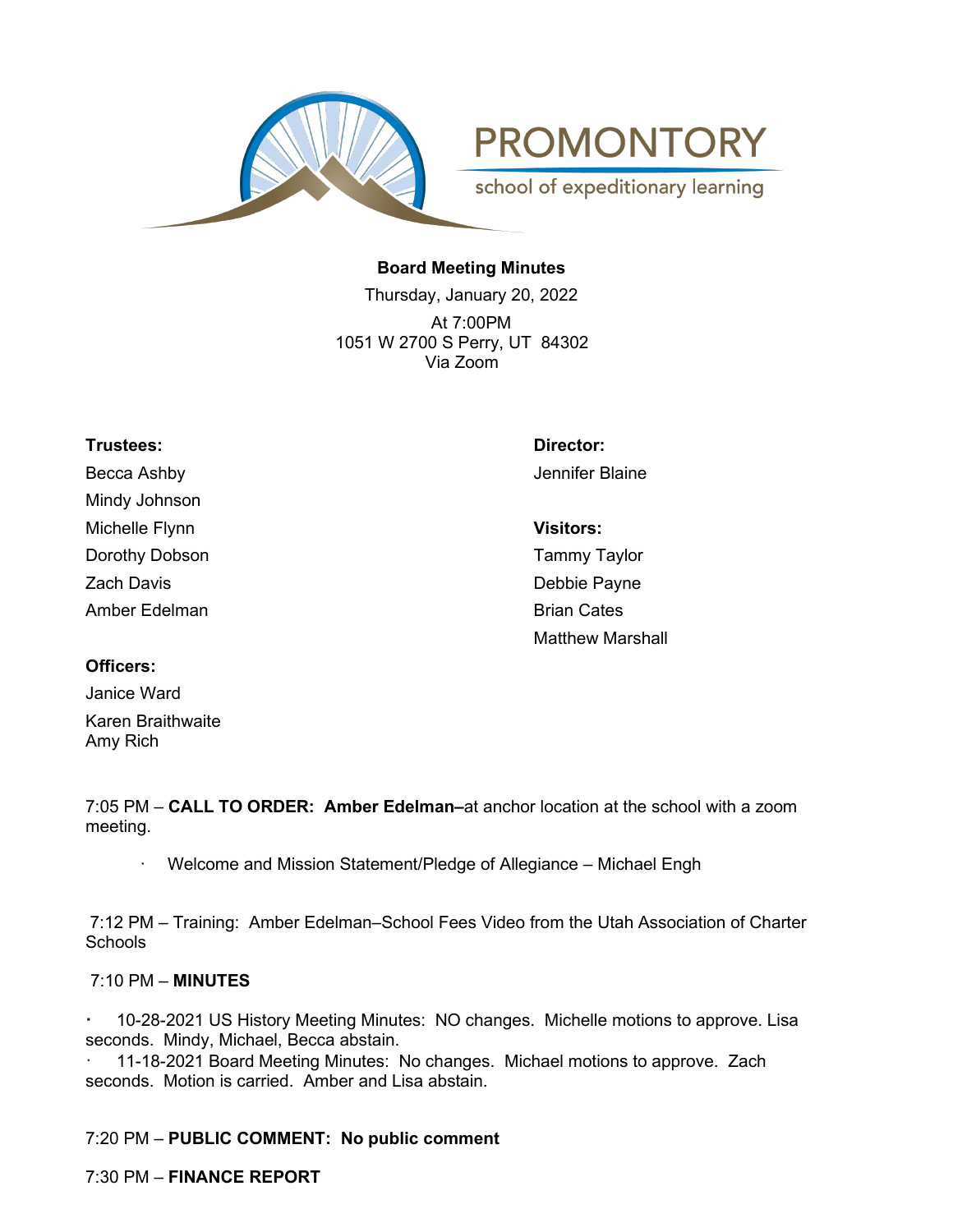### Budget Review - Brian Cates

Audit was completed. Finding that appeared on audit–budgetary compliance. It was a repeat finding: corrected action was required. Making sure any planned expenses show up on budget. PTIF to date interest earned is \$1700. Good place to have our cash reserves. Trending in the right direction. Budget Summary is as of the end of December, halfway through the fiscal year. Currently operating margin at 8.5%. Still healthy. Doing well as far as cash balance goes. Still a lot of COVID relief funding. Enrollment as of November was 448. Saw an increase in state revenue. Current enrollment at the beginning of Jan was at 440.

Michael: Finding was back in June. Spent more than what we had been approved. When talking about summer projects, we will take a fine-tooth comb regarding projects, so our expenses all line up.

Brian: This is a common finding across schools–Budgetary items. Especially in years with extraordinary expenses going through.

#### 7:45 PM – **BUSINESS ITEMS**

• US History Committee: Almost done with equity and curriculum document. Finished with promontory equity document. Dorothy suggested we need to set up a time with teachers to discuss the documents with them. Jennifer said any Friday afternoon would be great–during staff meeting.

- Cash Disbursement: No changes.
- Cash Receipts: No changes. Michael said that the codes had not changed.

• Charter Agreement current: Amend it as recommended by roots and wings crew

- Charter Agreement original
- Child Abuse & Neglect Reporting: Need code updates.

• School Calendar/Friday Schedule: Michael suggested to add the board retreat dates. October Board meeting, move it to Friday and make it an all-day thing. Do it in April again for the spring retreat.

Open discussion for Friday schedule: Jennifer–poll is one sided. Staff and parents. 212 voted yes. 31 voted no thank you. Reading data isn't showing as much growth as we had hoped. Dorothy: How did we talk about making it easier for parents? Michelle: Feels like a couple of her kids miss out on a full school day on Fridays. Another student goes in for an hour, but not a set schedule. Suggests having a set schedule to be able to get more out of

it. Dorothy: From a teacher's perspective, you can't always do the enrichment activities with a full class like you can on Fridays. Dorothy would have loved it as a teacher. Lisa has loved the Friday check in. How are students checking in? She does the computer work and then whatever else she has to do with them. She loves the one-on-one time to work with them. Janice also loves it. Allows parent-time to help with math and reading. Also, gives them a day to learn and explore as a family. Michael: It's been good for his kids. Would like to have some ideas from the teachers for suggestions on what the kids could be doing.

Take home projects, more ideas to work on at home, regular fieldwork on Fridays.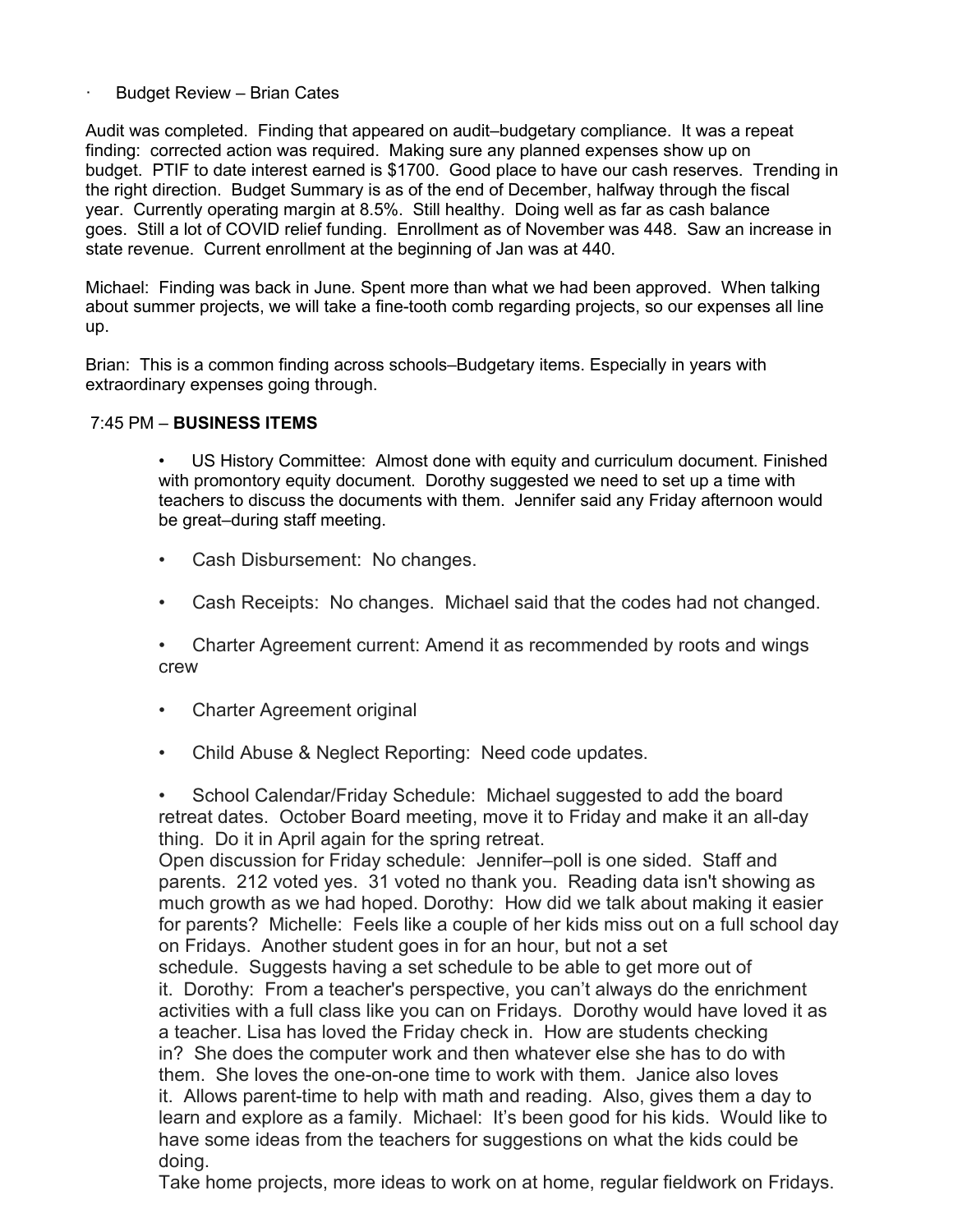Table this and put the school calendar on for next month.(Action Item) Dorothy suggested we talk to the teachers and get their input as well.

8:19PM• School Land Trust: Becca is not ready to present the School Land Trust to the board. Jennifer submitted a report to keep us up to date. Michael: Need to get a report on how things are going with our plan. Jennifer will discuss in her director's report. Next month review the draft for next month's report. Internet safety–goes along with the School Land Trust. Jennifer–we have ETS as our IT managers, also Go Guardian that will alert us to anything inappropriate. Also teach digital safety to the classes.

8:23PM• COVID-19–Amber brought up the possibility of the district moving their schools to remote learning for five days, possibly longer. Numbers keep going up. Dorothy–what are they hoping to accomplish? Amber: hoping to slow the spread of COVID and keep more of it out of the school. Jennifer mentioned that they are also having a hard time keeping staff at the school. Currently we have 10 active cases. Michael thinks as long as we are doing fine, we should keep our doors open. The entire community needs to stop, not just our schools. Jennifer mentions that we have quite a few students absent in each class, but probably still more beneficial to have students in the class. Frustrating for the teachers to have students both online and in class.

# 8:30 PM **ACTION ITEMS**

- Attendance Procedure Policy–Dorothy motions to approve. Michelle seconds. Motion is carried.
- Attendance Policy–Lisa motions to approve. Zach seconds. Motion is carried.

• Assurances Policy–Michelle: just needed formatting. Table assurance policy. Not going to do anything with it.

8:37PM• Board Member Screening–No changes. Had some discussions on it, but didn't make any changes. Remove the word NEW. Michael motions to approve. Mindy seconds. Motion is carried.

• Building Use–Worked on it back in November 2020, but never voted on. Changed PAC to POP. Michelle motions to approve. Dorothy seconds. Motion is carried.

8:41PM• Bullying and Hazing–Code updates. Make sure codes are correct. Michelle will comb through it and make sure it's correct. Table until February.

- Bylaws–Table
- Equity Instructional Policy–Table until ready

• ERATE: we still use ERATE for technology projects, but not this year. Kill item. No need to discuss.